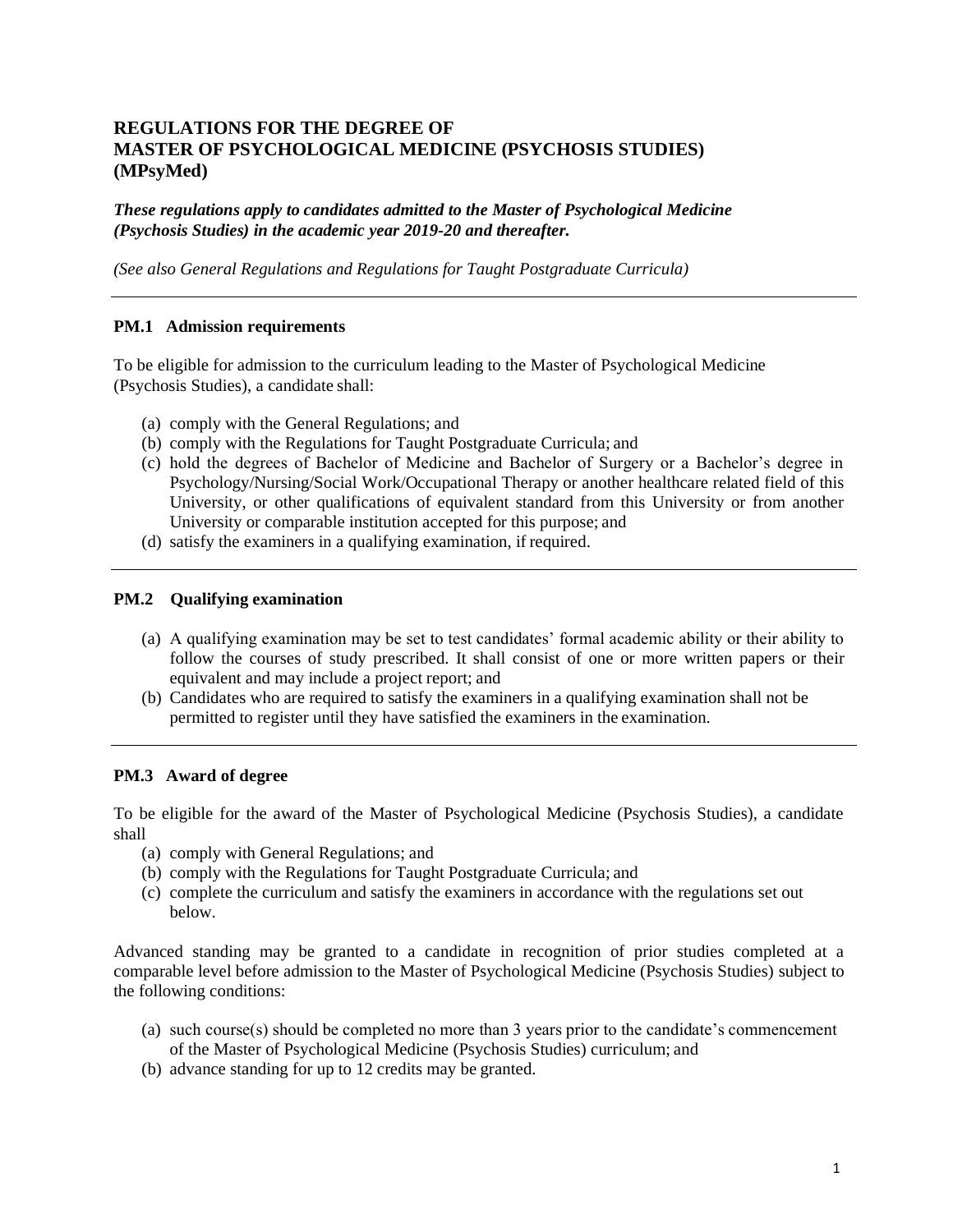A candidate may choose to exit the curriculum after having successfully completed a minimum of 60 credits of the curriculum and be considered for the award of the Postgraduate Diploma in Psychological Medicine (Psychosis Studies). Those who have been granted a Postgraduate Diploma in Psychological Medicine (Psychosis Studies) as an exit award shall not be re-admitted to the curriculum leading to the Master of Psychological Medicine (Psychosis Studies).

## **PM.4 Period of study**

The curriculum shall normally extend over two academic years of part-time study. Candidates shall not be permitted to extend their studies beyond the maximum period of registration of four academic years of part-time study, unless otherwise permitted or required by the Board of the Faculty.

## **PM.5 Completion of curriculum**

To complete the curriculum, a candidate shall:

- (a) satisfy the requirements prescribed in TPG 6 of the Regulations for Taught Postgraduate Curricula; and
- (b) take not less than 75 credits in the manner specified in these Regulations and the syllabuses; and follow the instructions in the syllabuses prescribed for the curriculum and complete satisfactorily all required written and practical work;
- (c) satisfy the examiners in the courses by continuous assessments and written examinations; and
- (d) complete and present a satisfactory capstone project report on an approved topic.

A candidate who fails to fulfill the requirements within the prescribed maximum period of study shall be recommended for discontinuation under the provision of General Regulation G12.

## **PM.6 Assessments**

- (a) A candidate who has failed to satisfy the examiners in a course in the first attempt may be permitted:
	- i) to attend a re-examination; or
	- ii) to re-submit the failed coursework
	- iii) to re-take the course and the prescribed examination(s); or
	- iv) to enroll in another course in lieu if the failed course is not a core course
- (b) A candidate who
	- i) is not permitted to retake the prescribed assessment(s) or repeat a course which he/she has failed, or present himself /herself from re-examination(s), or re-submit a revised capstone project report; or
	- ii) fails to satisfy the examiners in written examinations at the third attempt

may be recommended for discontinuation of studies under the provision of General Regulations of G12, or may be required to exit the curriculum by the Faculty Board, on recommendation of the Board of Examiners, with an award of Postgraduate Diploma in Psychological Medicine (Psychosis Studies) in accordance with PM.3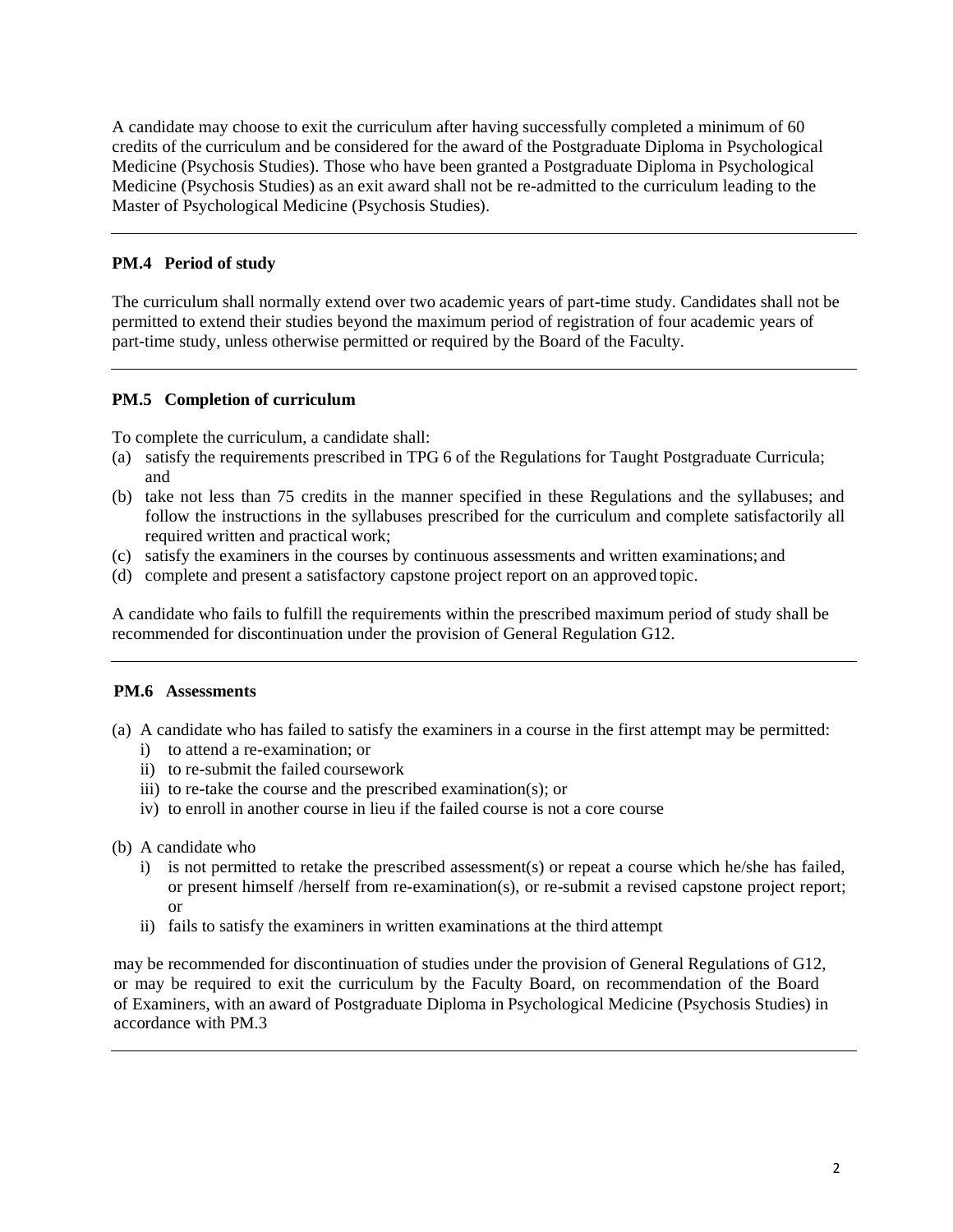### **PM.7 Grading system and assessment results**

- (a) Individual courses shall be graded as "Pass" or "Fail".
- (b) On successful completion of the curriculum, candidates who have shown exceptional merit may be awarded a mark of distinction as determined by the Board of Examiners and this mark shall be recorded in the candidates' degree diploma.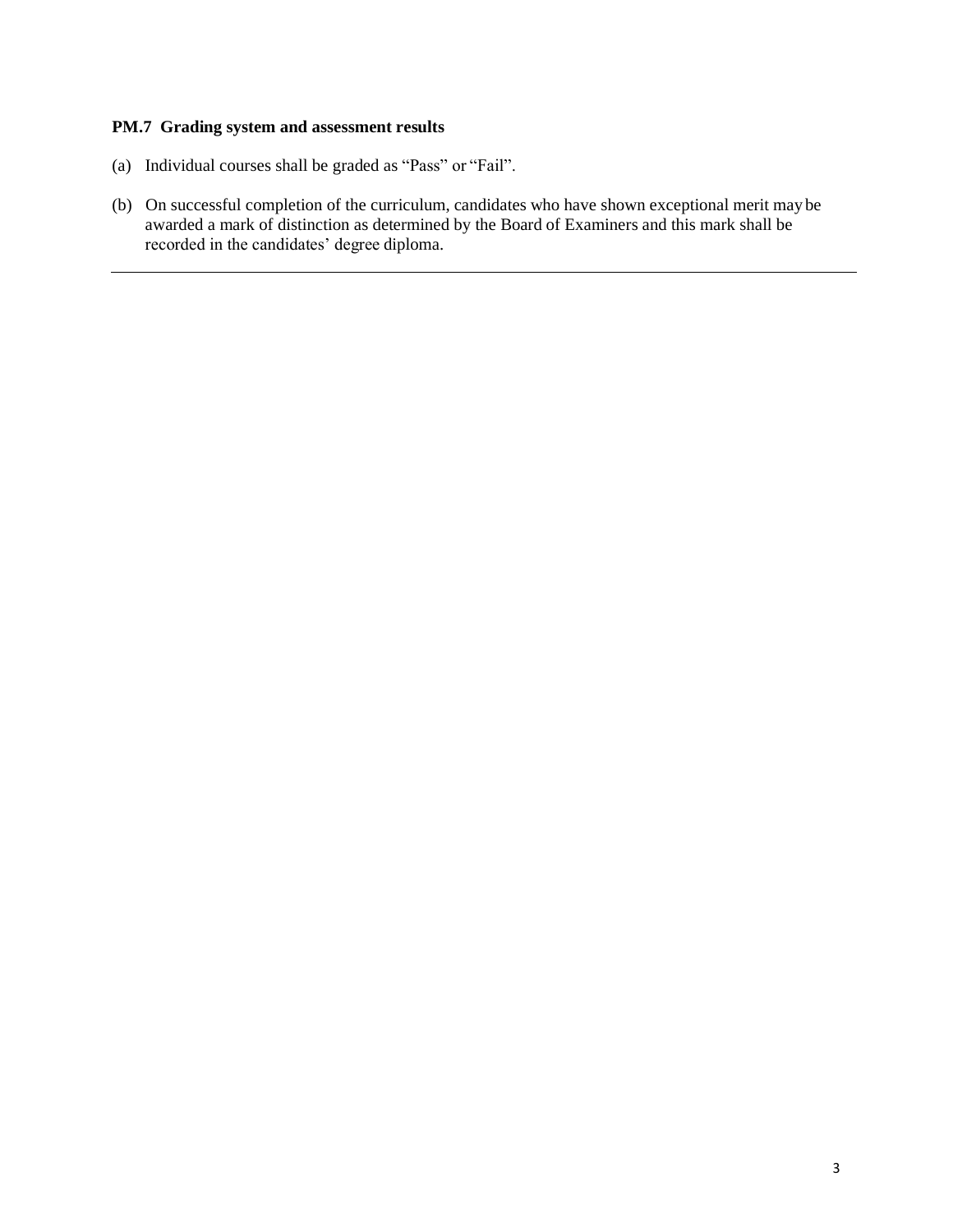# **SYLLABUSES FOR THE DEGREE OF MASTER OF PSYCHOLOGICAL MEDICINE (PSYCHOSIS STUDIES)**

The curriculum consists of 2 core courses (12 credits), 8 elective courses (48 credits) and a capstone project (15 credits), making a total of 75 credits. Taking reference from the norm for a 3-credit course as to embrace 60 hours of student learning activity (including both contact hours and all other forms of student learning activity), the taught courses are 6-credit (120 learning hours), and the capstone project is 15-credit (300 learning hours).

The mode of assessment for core and elective courses comprises continuous assessments (40%-100%) and written examinations (0-60%). Candidates are also required to submit a capstone project report to the satisfaction of the examiner(s).

## **CORE COURSES**

## **PSYS6001 Introduction to Psychotic disorders: Epidemiology and Aetiology (6 credits)**

This course will start with an introduction to the history of the study of psychotic disorders, covering how the concepts and approaches have evolved in the last 150 years as a result of technological and societal progress, as well as highlighting the important challenges in the last decade. General principles of epidemiology will be introduced. The incidence and the prevalence of psychotic disorders in different populations will be considered, highlighting the way potential aetiological mechanisms might be suggested from epidemiological data. Using the example of the season of birth effect, the exploration will develop to cover the current findings of early and late environmental risk factors for psychosis (such as maternal influenza, high paternal age, migration, urban upbringing, and substance abuse). It will highlight the different pathway through which these factors might act. The evidence for genetic factors will be reviewed in detail, with an appreciation of the extent to which genetic factors determine the risk for psychosis. Potential mode of inheritance and examples of gene-environment interaction will be discussed. The partial expression of traits in genetically related individuals, as well as in schizotypal disorders will also be described. The potential role of stress in the onset and relapse of the disorder will be reviewed in the context of the stress-vulnerability approach.

## **PSYS6004 Critical appraisal and evidence base approaches in Psychosis (6 credits)**

This course will systematically cover skills required for critical appraisal of research reports, particularly applied to the field of psychosis. This include considerations of sampling, sample size, statistical analysis, presentation of data, potential confounders, selection of outcome variables, interpretation of findings, and generalization of results. The importance as well as limitations of the evidence-based approach towards clinical knowledge will be discussed. This course also provide an introduction to the varieties of investigational techniques that has been applied to study the nature, causes, outcome, and intervention of psychotic disorders, so that participant will develop a capacity for assessing research evidence, as well as to plan how to address questions encounter in real-life clinical situations using appropriate methodology. Approaches will include longitudinal studies, randomized controlled studies, explanatory studies, survey, and qualitative studies.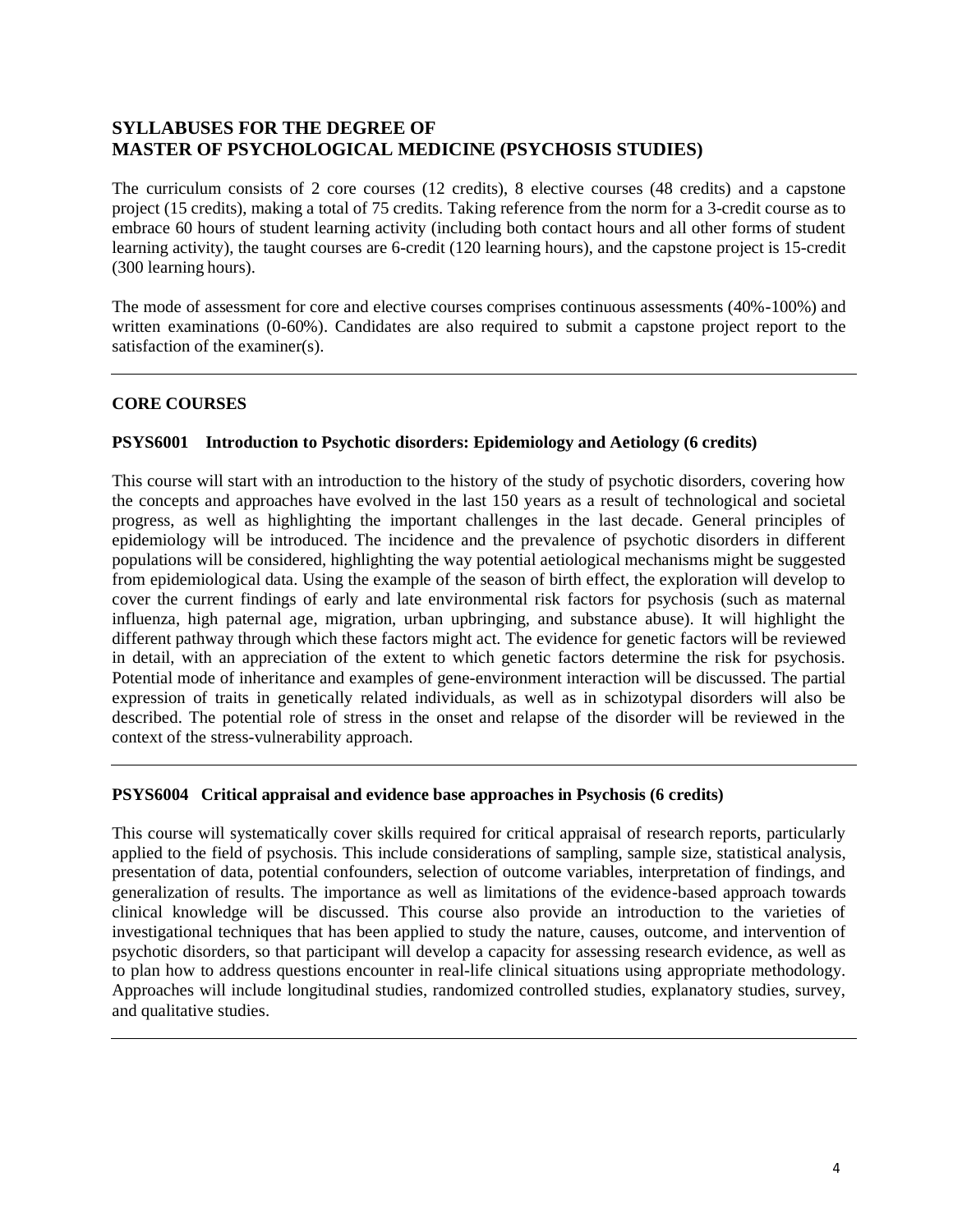## **ELECTIVE COURSES PSYS6002 Descriptive Psychopathology (6 credits)**

This course will introduce the nature of the psychotic symptoms, as well as common non-psychotic symptoms. It starts with principles and techniques of symptoms assessment using the phenomenological approach. Factors important to the process of assessment and ascertainment of symptoms, and their roles in diagnosis of psychotic disorders will be discussed. The definition and classification of key psychotic symptoms such as hallucinatory and delusional experiences will be enriched by discussions of their significance and key features. Related subjective phenomena (such as imagery, pseudohallucinations, over-valued ideas, confabutions) will also be explored and contrasted with core symptoms. Assessment of negative symptoms and language disorganization will also be discussed, with introduction to the use of common instruments, as well as reliability and validity issues in measuring these symptoms.

## **PSYS6005 Neurocognitive dysfunctions in Psychosis (6 credits)**

This course explores neurocognitive impairments in psychosis. Starting with a basic introduction to cognitive functions and ways to study them, it reviews methodological issues and conceptual assumptions of using neuropsychological methods to characterize brain function impairments in psychosis. The nature of neurocognitive dysfunctions observed, including long term memory, working memory, semantic memory, selective attention, sustained attention, and executive functions will be studied. Implications of their impairments in psychotic disorders will be discussed. The course will cover how these functions were assessed, including issues n psychometrics and measurement principles (such as double dissociation and learning effects). The relationship between neurocognitive dysfunctions and functional outcome will be highlighted. This course also reviews the current use of cognitive theories to account for symptoms of psychosis, such as the inner speech theory for auditory hallucinations, failure of internal monitoring for passivity phenomena, the probabilistic reasoning theory of delusion formation.

## **PSYS6006 Neurobiological processes in Psychosis (6 credits)**

This course considers the current understanding of neurobiological processes involved in psychosis. It reviews brain systems implicated in psychosis, their anatomy and physiology. The role of the dopamine system is explored, particularly in relation to the processing of salience information in the environment. Involvement of different brain systems in psychosis is also considered in the light of functional and structural neuroimaging studies. The use of neurocomputation modeling to explore information processing failures involved in psychosis will also be discussed.

## **PSYS6007 Early intervention for Psychosis (6 credits)**

General concepts of indicated and preventative interventions in medicine will be introduced. The importance of a phase specific approach is highlighted with reference to distinctive cost benefit considerations in screening and intervention for different phases of a disorder. Principles of Early Intervention for Psychosis will be discussed; key concepts such as the critical period, duration of untreated psychosis, early detection, at risk mental state, phase specific intervention, and prodrome intervention will be discussed. The rationale behind each of these approaches will be discussed. Factors affecting duration of untreated psychosis and pathway to care will be explored, leading to a consideration of potentially modifiable factors. Specific implementation examples will be illustrated by case studies of Hong Kong and International early psychosis projects. Effectiveness in achieving these aims will be considered by evidence based empirical data.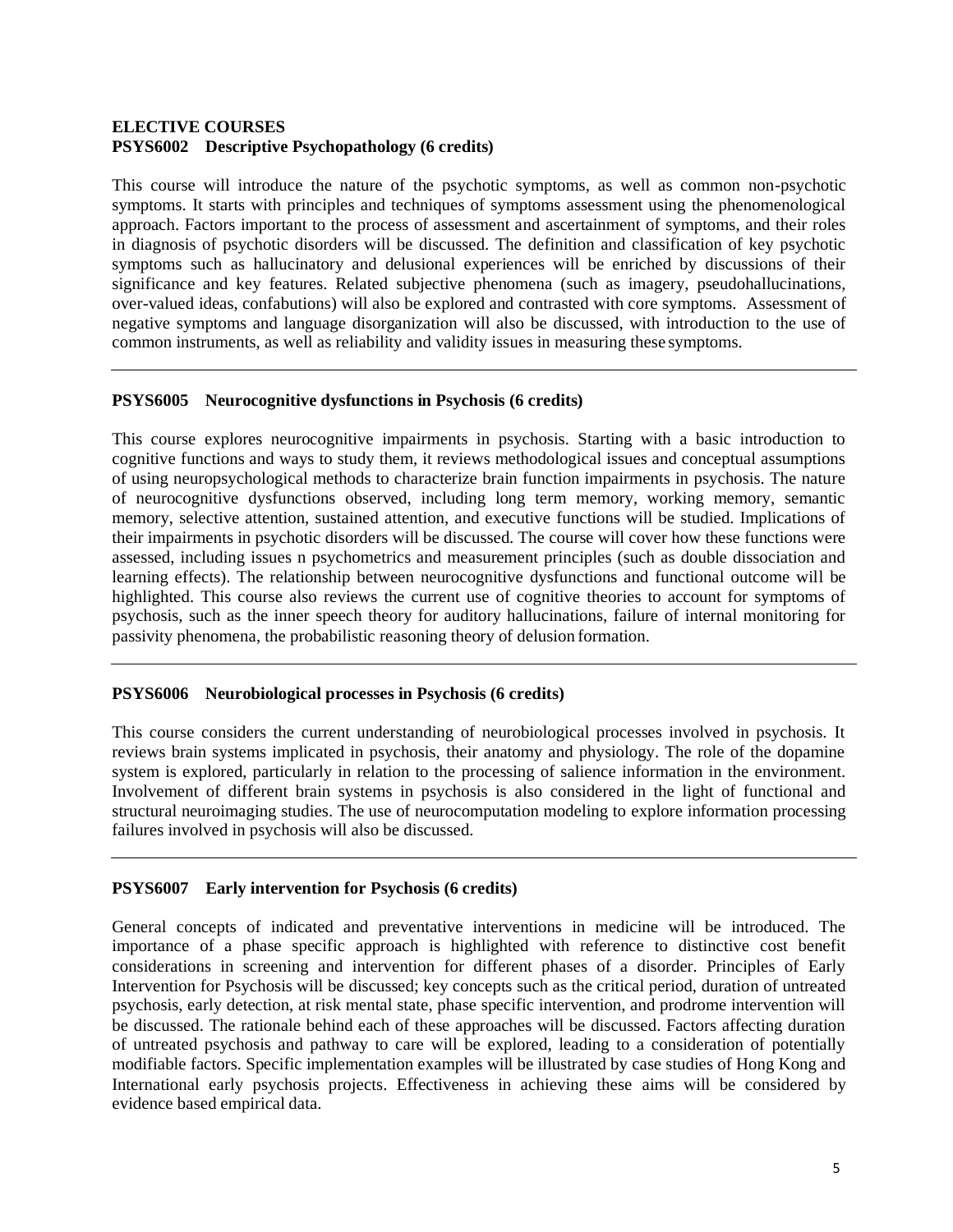### **PSYS6008 Pharmacological interventions for Psychosis (6 credits)**

This course will provide comprehensive understanding of pharmacological interventions for psychosis. After introduction of basic concepts in pharmacokinetics and pharmacodynamics, basic concepts in neurochemistry will be introduced. It will then consider the efficacy of conventional and atypical antipsychotics medications, with discussions on current understanding on the mechanisms of actions will be discussed. Neurotransmitter blocking profile of antipsychotic medications will be introduced. Side effects of antipsychotic medications, their classifications, and their underlying mechanisms will be studied. Assessments and monitoring of side effects, clinically, as well as using standard research instruments, will be covered. Use of antipsychotics in the treatment phase and the maintenance phase will be highlighted. The process of drug development and clinical trials, as well as potential biases and ways to avoid them, will be outlined to enable an ability to critically review evidence based information for particular medications. Patient's perception of medication treatment, as well as adherence behavior, will be discussed together with local empirical findings. Ways of improving medication adherence will be discussed.

### **PSYS6009 Psychosocial interventions for Psychosis (6 credits)**

This course will introduce the principles and skills in common interventional strategies to improve outcome in psychotic disorders, including cognitive behavioural approach, life coaching, psychoeducation, cognitive remediation and supportive psychotherapy. The framework, potential indications, and evaluation of these approaches will be discussed. Emphasis will be placed on how to determine needs and provide optimal therapeutic input to patients in different clinical scenarios.

### **PSYS6010 Specialized case intervention for Psychosis (6 credits)**

In this course the principles and practice of case management in psychotic disorders will be introduced. The importance of ongoing acquisition of knowledge and skills, as well as adoption of optimal practice guidelines will be discussed. The role of case manager in the context of the multi-disciplinary care team will be discussed. This course will also cover specific practical skill involved in management of cases with psychotic disorder, such as engagement and risk assessment. The specialized case management for early psychosis cases will be considered particularly in terms of the critical period and the phase-specific needs for early psychosis patients. Specific skills such as community work, clinical records and communications will also be covered.

### **PSYS6012 Psychosis and society: diagnosis, stigma, legal and ethical issues (6 credits)**

This course will start with a in-depth consideration of what constitute health and disease in mental health, and will clarify the distinction between psychotic symptoms and psychotic disorders. It will also consider the utility and costs of the current diagnostic systems. Two major diagnostic systems, the ICD and the DSM systems will be reviewed. Wider implications of the diagnostic systems in mediating research, legal, insurance, and pharmaceutical developments will be considered. The nature and impact of stigma and self-stigma will be explored, using examples from local data, the influence of culture and societal values are considered. The role and impact of the media will also be reviewed. Principles of ethics and the skills in practical application of ethical principles to specific clinical situations will be discussed. Particular issues such as confidentiality, compulsory treatment as well as mental capacity for decision making, will be considered. The course will also discuss use of mental health status as defense in criminal cases and the principles involved. The skills in using a structured instrument for capacity assessment will be included in the course.